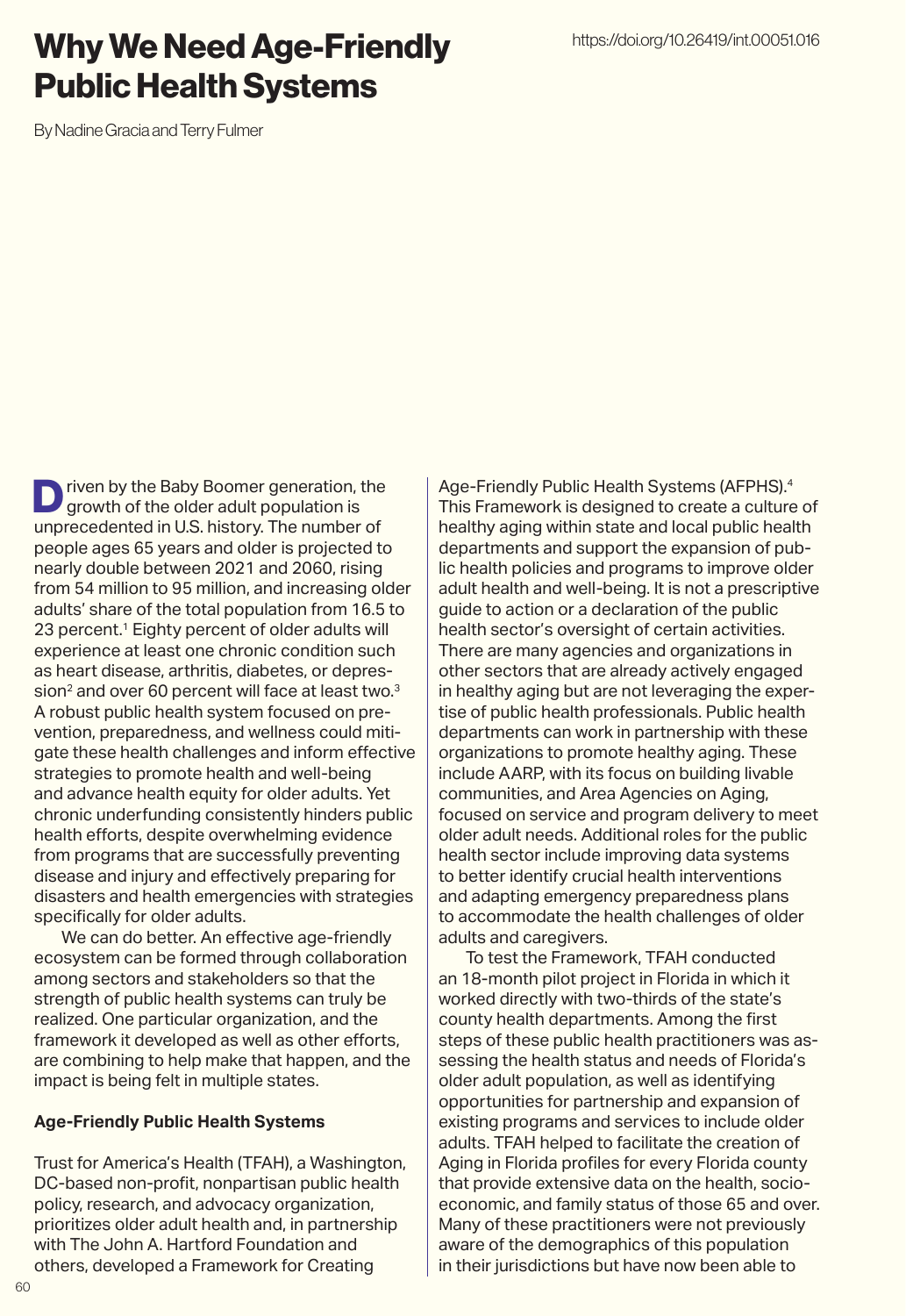use this data to develop interventions to reduce the risk of falls, enhance emergency plans to accommodate older adults and their caregivers, and incorporate the views of older residents into planning processes. In some counties, the public health departments have led engagement with the Age-Friendly Communities movement, often serving as the convener of multi-sector coalitions to address the movement's eight domains of livability.

The success of the Florida pilot led to expansion of age-friendly public health efforts in other states, and further engagement with federal, state, and local policymakers. Efforts are now under way in Michigan, with funding from the Michigan Health Endowment Fund, to support AFPHS work at the local level, and to build a model for a seamless older adult care journey. Public health leaders in Colorado, Georgia, Mississippi, Washington, Wisconsin, New York, and other states are working to expand public health policies and programs to better meet the needs of people in those states who are living longer lives.

#### **AFPHS National Recognition Program**

TFAH continues to prioritize older adult health needs and is encouraging state and local public health departments to put these needs at the core of their work. The AFPHS Recognition Program was developed to provide guidance and support for the public health sector through a series of action steps that, if completed, will demonstrate meaningful and sustainable policy and practice changes to promote and support older adult health. The program's action steps include data collection, collaboration across age-friendly movements to improve older adult health, and listening directly to older adults to

learn what matters to them. By completing the 10 foundational steps of this program, departments of health can expand the services they offer, build effective partnerships, and demonstrate a commitment to healthy aging. The New York State Department of Health received the first state-level recognition, and the Department of Health in Sarasota County, Florida was the first local health department to be recognized for this achievement.<sup>5</sup>

#### **COVID-19 Response**

State and local health departments have played a vital role in the pandemic response, working diligently to address the needs of all people, including older adults living in the community and those who reside in long-term care facilities. The pandemic has had a disproportionate impact on older adults in general and has posed an even greater burden on older adults of color. Data from the Centers for Disease Control and Prevention show that in 2020, race and ethnicity were strong predictors of increased risk of severe outcomes among older adults.<sup>6</sup> Among adults 65 and older, the risk of COVID-19 hospitalization was two or more times higher among non-Hispanic American Indian or Alaska Native, non-Hispanic Black, and Hispanic or Latino populations 65 and older compared to non-Hispanic Asian or Pacific Islander or non-Hispanic White populations 65 and older.7 As of this writing, eight of ten deaths attributable to COVID-19 are still occurring in the 65 and over population.8

Multi-stakeholder coordination becomes all the more important in reaching such groups. One of the most significant outcomes of the AFPHS pilot in Florida was the value and significance of the partnerships formed between the county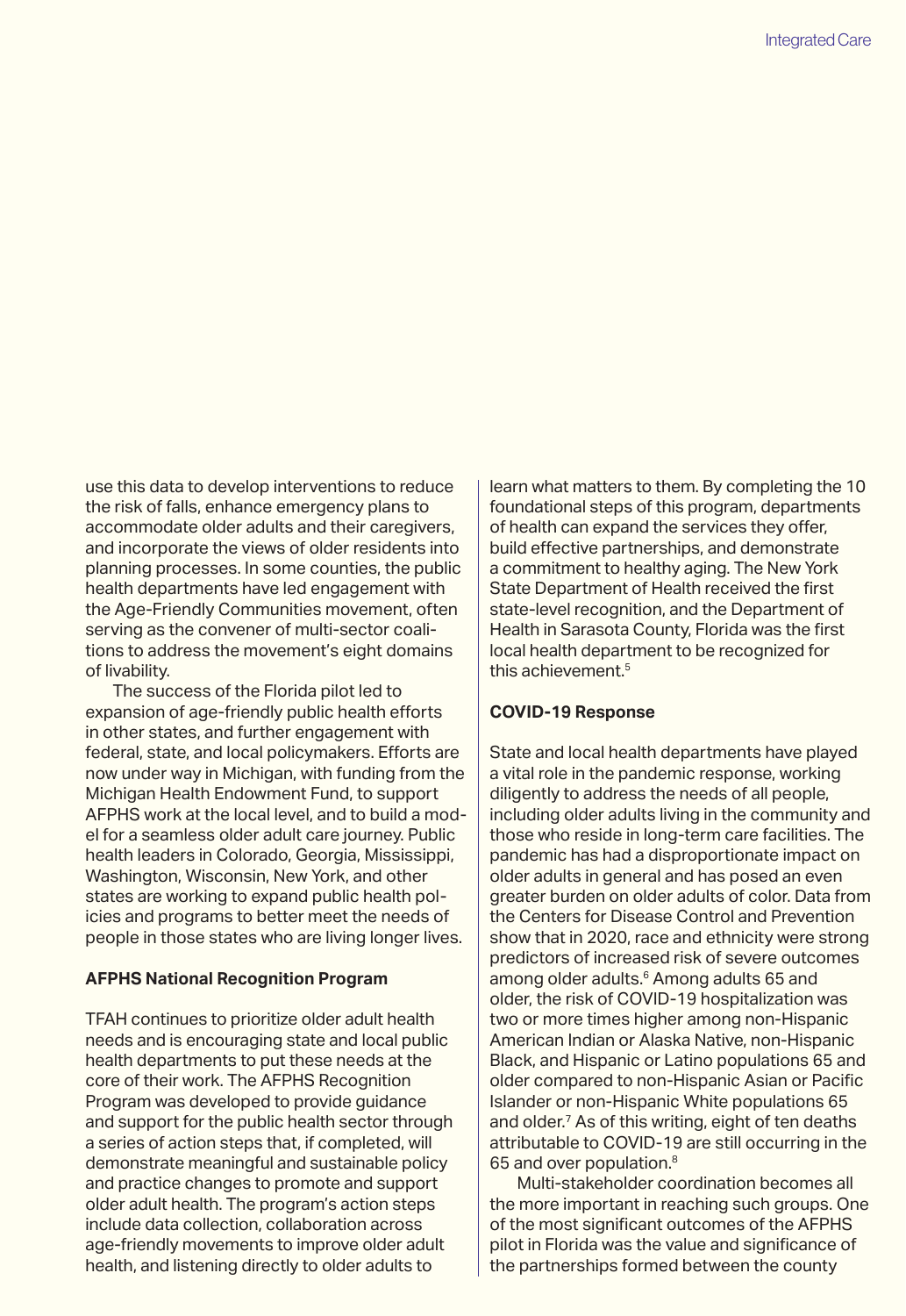# The vision for an age-friendly ecosystem encompasses the lived environment, social determinants of health, the health care system, and a prevention-focused public health system.

health departments and aging services organizations. The trust built among these stakeholders contributed to a more effective and efficient response to meeting the needs of isolated older adults during the pandemic's early days and beyond. Coordinated activities included meal and supply deliveries, identifying individuals who needed the COVID-19 vaccine administered in their homes, and helping to ensure access to health care, whether through transportation support or telehealth assistance. Public health departments also helped to coordinate other sectors to meet the needs of older adults, including emergency responders, home-based health care providers, and faith community leaders.

#### **In-Home Vaccinations Initiative**

In partnership with The John A. Hartford Foundation and the Cambia Health Foundation, TFAH facilitated an initiative to improve access to the COVID-19 vaccine for older adults who needed vaccines administered in their homes. TFAH engaged health care, public health, homebased care, emergency management and federal officials from multiple agencies to identify the challenges and barriers to in-home vaccines. TFAH then worked with these stakeholder groups to identify solutions and develop policy recommendations to expand access, including ensuring that appropriate reimbursements were available to cover all costs, allowing caregivers and

other family members to benefit from at-home vaccinations, and engaging with community and faith leaders to overcome vaccine hesitancy. These efforts contributed to the adoption of new practices and policies to support older adults who need vaccines administered in their homes.

### **Age-Friendly Ecosystem**

The Administration for Community Living (ACL) expects the number of older adults of color to rise by 217 percent in the coming decades.<sup>9</sup> As the aging population grows and becomes more diverse, it will be crucial to embrace this demographic shift and develop policies and interventions that address the complex challenges and needs of a diverse aging population. Public health departments across the country are committed to eliminating disparities and ensuring all people have the opportunity for optimal health and well-being and that the public health sector is experienced in delivering services in a culturally and linguistically sensitive manner. Lessons learned from the successful AFPHS and in-home vaccine initiatives underscore the value of partnerships in improving the health and well-being of older adults, in large part with the expertise of public health in reaching diverse populations. Additionally, an integrated age-friendly ecosystem with collaboration and synergy between and among age-friendly initiatives can spur the necessary momentum for